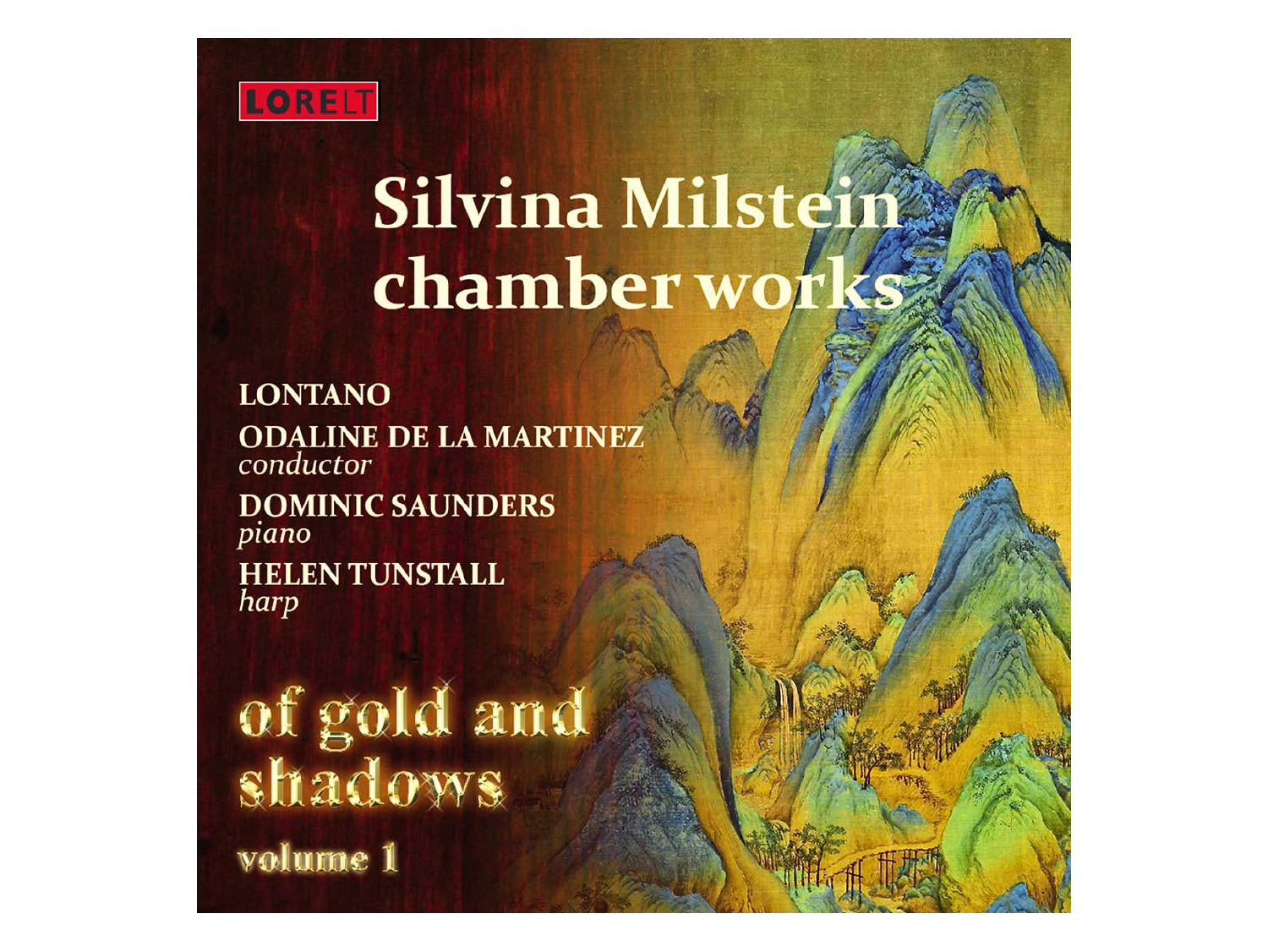#### **of gold and shadows, Volume 1** Since its foundation in 1976, **Lontano** has been Cuban American composer and conductor

#### **Silvina Milstein: Chamber Works** recognised as one of the UK's most exciting and versions of twintieth- and whistein **Odaline de la Martinez** pursues a demanding and successful cannot control control control control control control control control control control control

LONTANO  $\overline{LO}$  $\overline{S}$  symphonies to the latest content content content content content content content content content content content content content content content content content content content content content content content con

**Odaline de la Martinez** *conductor* **Dominic Saunders** piano **Helen Tunstall** *harp* Adam Wynter & Ben Daniel-Greep *double basses* also records for numerous other labels including founded her ensemble Lontano in 1976 – and

Albany Records, Summit (USA), Da Capo

| $\boldsymbol{\mathit{1}}$ | ochre, umber and burnt sienna<br>for septet                             | 15:59                       |
|---------------------------|-------------------------------------------------------------------------|-----------------------------|
| 2                         | <b>Piano Phantasy</b><br>after Mozart K. 475                            | 13:37                       |
| 3                         | a thousand golden bells in the breeze<br>for harp and two double basses | 16:57                       |
| 4                         | de oro y sombra<br>for fourteen players                                 | 25:52                       |
|                           |                                                                         | 72:28<br>Total playing time |

at the University of Surrey. With London she has  $\mathcal{L}_{\mathcal{A}}$ 

| Flutes            | <b>Rowland Sutherland</b>                  | Violin | <b>Caroline Balding</b>           |
|-------------------|--------------------------------------------|--------|-----------------------------------|
| <b>Bass flute</b> | <b>Fergus Davidson</b>                     |        | <b>Ruth Ehrlich</b>               |
| Clarinet          | <b>Andrew Sparling</b>                     |        | <b>Simon Kodurand</b> (track 1)   |
| Trumpet           | Torbjörn Hultmark                          |        | <b>Andrew Roberts</b> (track 4)   |
|                   | <b>Bruce Nockles</b>                       | Viola  | <b>Kate Musker</b>                |
| Horn              | <b>Richard Steggall</b>                    | Cello  | <b>Sophie Harris</b>              |
|                   | <b>Richard Bayliss</b>                     |        | Double bass Adam Wynter           |
| Harp              | <b>Helen Tunstall</b> (tracks $1 \&rel 3)$ |        | <b>Patrick Wilder</b> (track 1)   |
|                   | <b>Helen Sharp</b> (track $4$ )            |        | <b>Ben Daniel-Greep</b> (track 3) |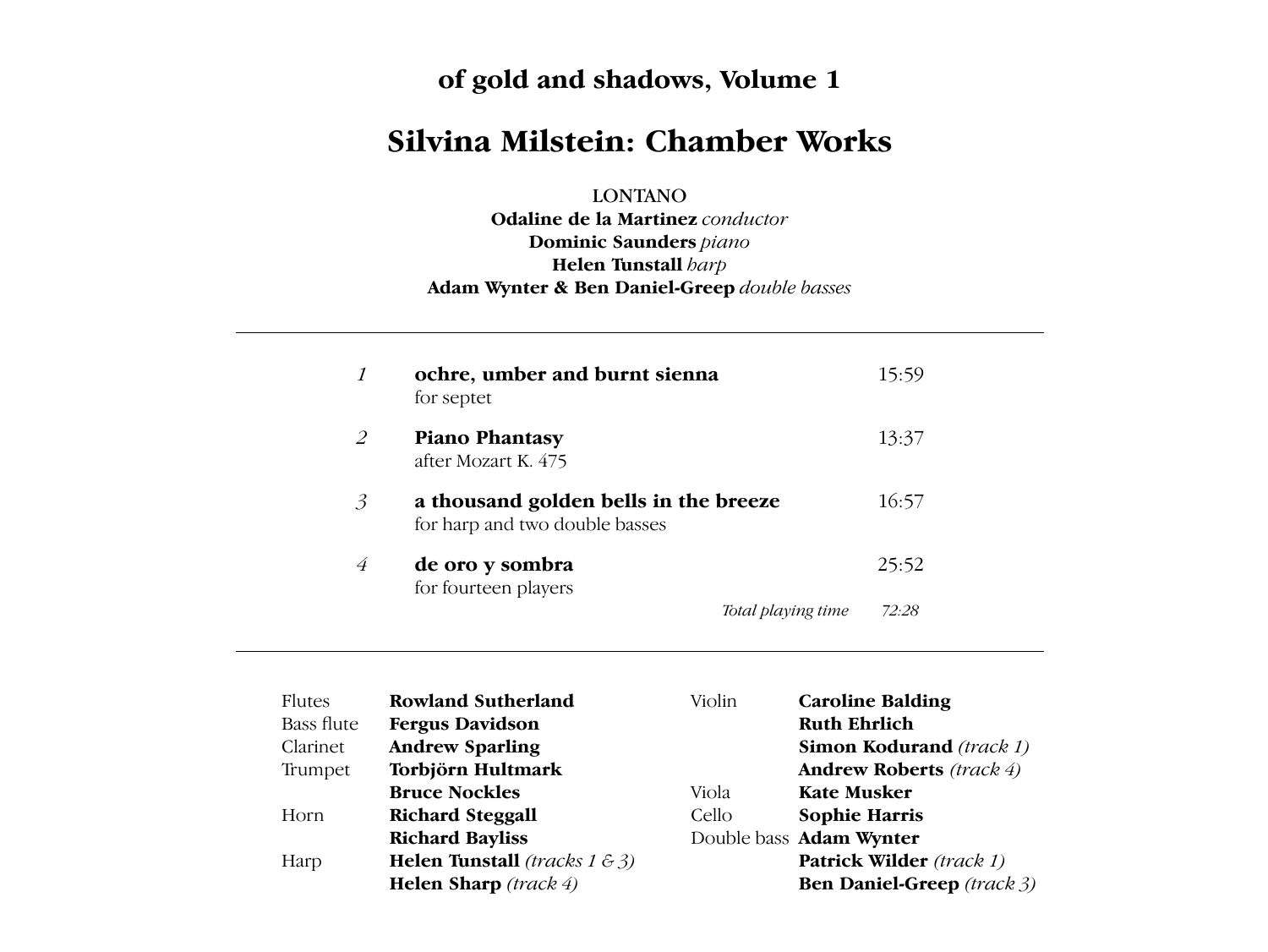## The spaces between: of gold and shadows

#### $U$  $J$ ODN is the first class honours. Hence  $J$  $\mathcal{U}$  $\frac{1}{\sqrt{2}}$  is principal harping of the is principal harping of the theorem is principal harping of the interval harping of the interval harping of the interval harping of the interval harping of the interval harping of *John Fallas*

Between shadow and shadow the light falls, spreads, is absorbed or reflected in varying degrees by pigment, metal, earth. Coloured in lavender, blue, gold and black, perceived through half-light or illuminated by mystic fire, this is music by Silvina Milstein, a composer for whom the world is not so much peak and valley, and all the tumultuous daylight possibilities that it gathers in – light, and the spaces between. land and ocean, as the nightly cadence of dusk

Milstein was born and grew up in Buenos Aires, but moved to the UK at twenty in the wake of but moved to the UK at twenty in the wake of the Argentinian military coup. She studied in Glasgow with Judith Weir and Lyell Cresswell, before a move to Cambridge provided the initial occasion for an exchange of ideas with Alexander Goehr which has been of continuing importance. At the root of this affinity are a close and vivid sense of the Schoenbergian heritage (expressed in Milstein's case in the analytical work that led to her book *Schoenberg: notes, sets, forms*), an interest in compositional pedagogies, an absorption in the possibilities of influence from other art-forms, and a certain stubborn distance from both the mainstream and the avant-garde.

A creative engagement with earlier music informs the works of this time and just afterwards: the *String Quartet* (1989) and *Piano* Phantasy (1992, heard in a revised and extended Nova Polska (1992 again), a sort of neo-Baroque cantata on a text by Caroline Smith. The ideal cantata on a text by Caroline Smith. The ideal<br>of study and contemplation as productive of new creation has informed Milstein's teaching at King's College London, whose music department she joined in 1990, while her own music has found an increasingly personal path between displacement and evocation of its source materials, which range from Monteverdi source materials, which range from Monteverdi<br>through Scriabin to fragments of Argentinian version on the present album), and perhaps also popular musics – tango, milonga, bolero …

*Nova Polska* was a beginning as well as a culmination: the first of five works with text written over the next decade, including one more to words by Smith. Of even more lasting significance, it inaugurated a working relationship with the conductor Odaline de la Martinez, who led two Milstein premieres with BBC forces in 1995 and whose own ensemble Lontano has given eight further first performances to date, besides enabling further hearings for key works such as the Birmingham Contemporary Music Group commission, *de oro y sombra* (2011).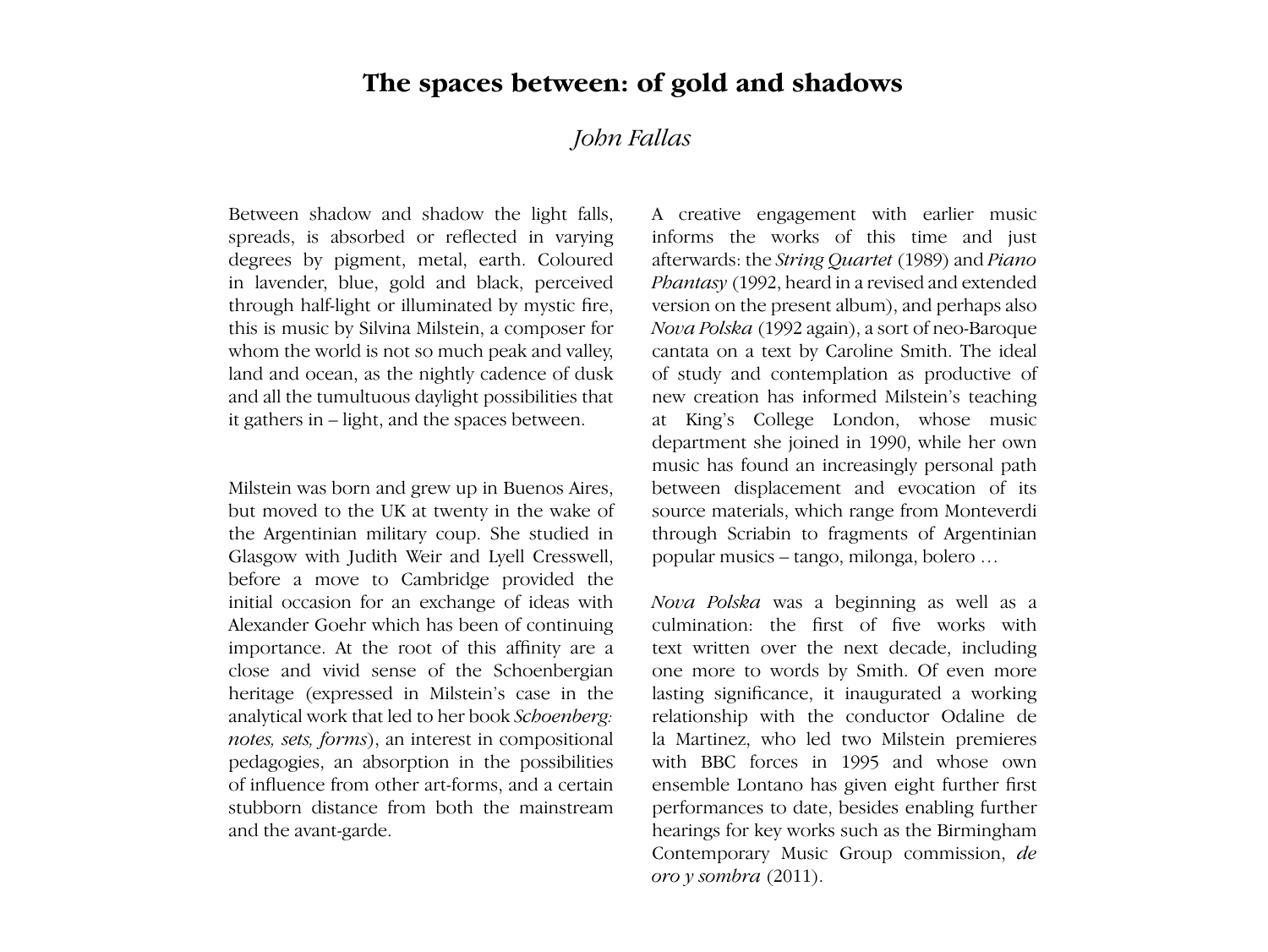The latter work heralded a concern with what the composer refers to as 'blended sonorities', to conce created by embedding pairs or trios of identical instruments within a mixed ensemble. Thus the flutes, horns and trumpets of *de oro y sombra* or the three violins and two double basses of the septet *ochre, umber and burnt sienna* (2012), with the paired double basses and trumpets then recurring in two trios with harp (2012 and 2016 respectively). Thus, too, the now entirely homogeneous textural landscapes of *in a bowl of grey-blue leaves* (2014), for two pianos, and *ushnarasmou / untimely spring* listeners to time and to musical material.  $(2015)$ , for choir. that is, not is and trainpets of a *oro y somota* whether in two concert performance, or in the or the three violins and two double basses of virtual space of a CD recording such as this. It is the septet *ochre*, *umber and burnt sienna* an organising principle as elusive yet suggestive (2012 and 2016 respectively). Thus, too, the and it repeats and extends with characteristic  $\frac{1}{2}$  striking feature of  $\frac{1}{2}$  its sense of  $\frac{1}{2}$  is sense of  $\frac{1}{2}$  is a few software of  $\frac{1}{2}$  is a few software of  $\frac{1}{2}$  is a few software of  $\frac{1}{2}$  is a few software of  $\frac{1}{2}$  is a few sof

In and around these works, too, Milstein began to conceive of a larger structure which would house diverse but interconnected, mutually illuminating forms and instrumentations – whether in live concert performance, or in the as the sounds and motivic patterns from which, fractal-like, its constituent parts are composed, modesty their readjustment – ever so subtle, ever so profound – of our relationship as listeners to time and to musical material.

*© 2019 John Fallas*

**gold and shadows** share a concern with the gold and shadows share a concern with the exploration of states of heightened awareness, and with the creation of evocative modes of musical continuity arising from the use of for free association.

remarkably close to that of the Buddha. To put it in the simplest terms, both present the view

*sombra* on the present CD, and *shan shui*. basses and trumpets respectively.  $(mountain - water)$  on Volume  $2 - were$ inspired by the mysterious symbolic spaces depicted in certain ancient Chinese landscape paintings, while the *Piano Phantasy* and the piano duo *in a bowl of grey-blue leaves* (which inspired by the mysterious symbolic spaces Like renderings of a mountain from many sides,

The eight compositions that form the cycle **of** opens Volume 2) inhabit a world of sensuous 'shards' of familiar materials as starting points provides another binding feature – as also in  $\alpha$ The two largest works in the cycle – *de oro y* where a harp is enveloped by pairs of double opens Volume 2) inhabit a world of sensuous eroticism. A concern with 'blended sonorities' through the use of pairs or groups of the same instrument within a mixed ensemble, or of musical continuity arising from the use of homogeneous sonorities such as a piano duo, provides another binding feature – as also in *a*  for free association. **Example 20** is the *thousand golden bells in the breeze* and *while* your sound lingered on in lions and rocks, where a harp is enveloped by pairs of double basses and trumpets respectively. language, we are derece as human beings. What we truly are, and what the set of the set of the set of the set of the set of the set of the set of the set of the set of the set of the set of the set of the set of the set o

> under different lights, and at different scales, this cycle of compositions invites listeners on a multifaceted contemplative journey.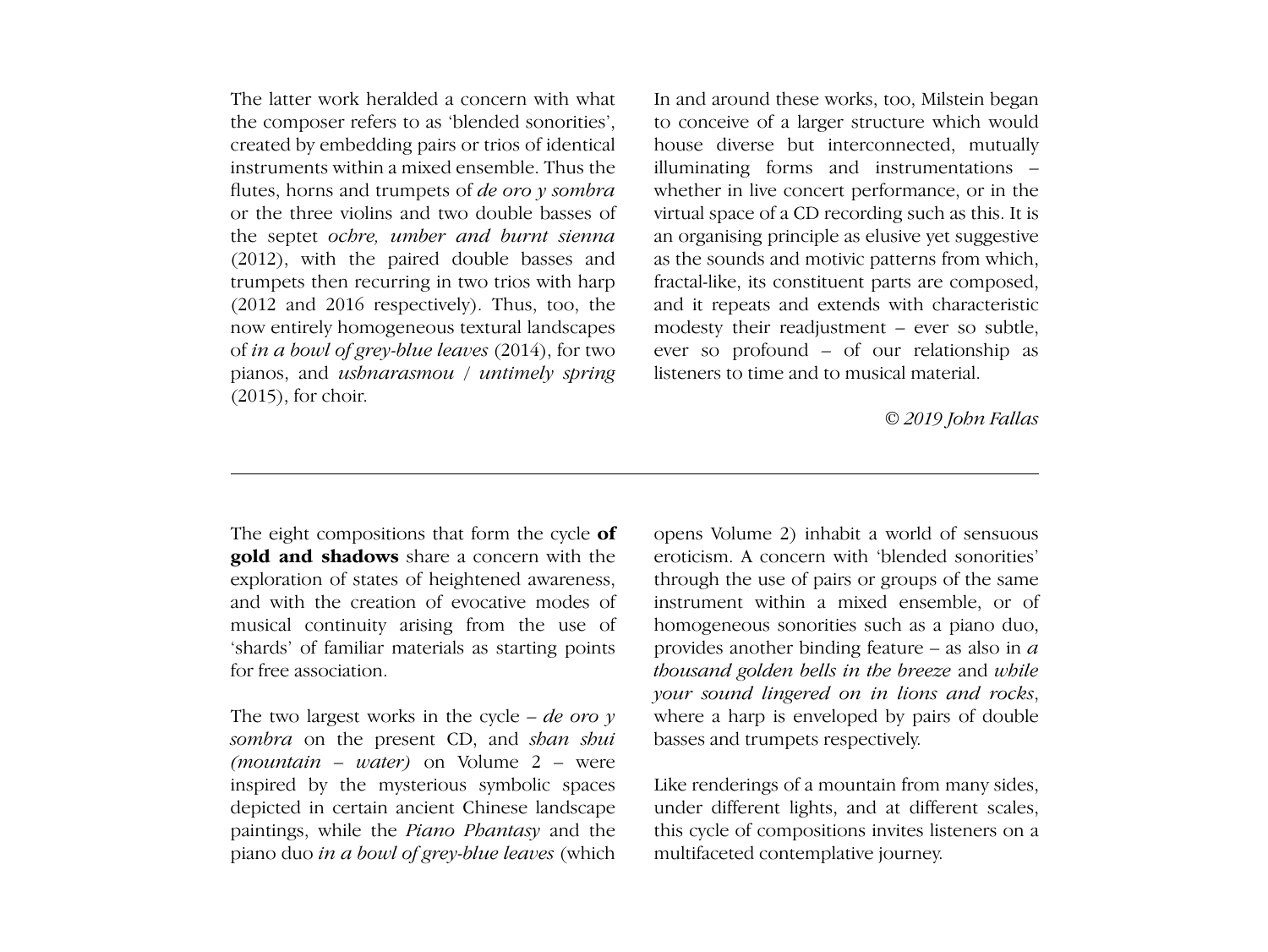## **ochre, umber and burnt sienna** *for septet* (2012)

 $\mathbf{M}_{\text{max}}$  is the participate of mysterial is to mystery:  $\mathbf{N}_{\text{max}}$   $\mathbf{N}_{\text{max}}$  is  $\mathbf{N}_{\text{max}}$  in  $\mathbf{N}_{\text{max}}$ must into the used early pigneries for depicting the incodening my *Tutto Thanasy* on Mozart's their imaginings since prehistoric times, but I am Fantasia in C minor, K. 475, I was particularly particularly attracted by Johannes Vermeer's use attracted by the implications of the sudden and parabolism, a realistical by formalised or social contracted by the implements of the station and of ochre, umber and burnt sienna in some of his unexpected modulations of Mozart's opening part reflects a visiting a Vermeer exhibition at the Fitzwilliam such an extent that when the dominant key Museum in Cambridge, I became absorbed in a is fin focusing on how their expressive backgrounds tonal area within the continuously shifting – saturated with tiny strokes of earth pigments tonality. The writer and pianist Charles Rosen - invite us to enter domestic spaces, in which commented that 'its opening material offers, Men have used earth pigments for depicting their imaginings since prehistoric times, but I am particularly attracted by Johannes Vermeer's use paintings of women in their private spaces. While visiting a Vermeer exhibition at the Fitzwilliam mode of looking at those portraits that involves focusing on how their expressive backgrounds – saturated with tiny strokes of earth pigments – invite us to enter domestic spaces, in which pensive women ponder and rest.

*ochre, umber and burnt sienna* is written for tonalities, and new tempi'. a septet consisting of flute, harp, three violins<br> Francesca Francesca Fremantle<br>the ensemble into a monochrome whole made and two double basses. While the two double basses play in their highest register, one of the violins (with its bottom string tuned a semitone lower than usual) provides a bridge that binds of hues of earthy tones.

bette, amber and barrill stemma was written to compositions – A<br>for Lontano and is dedicated to Odaline de in 1993 – and wa *ochre, umber and burnt sienna* was written la Martinez.

### **Piano Phantasy**

after Mozart K. 475 (1992, rev. 2017)

paintings of women in their private spaces. While bars. The stability of the tonic is weakened to tonal area within the continuously shifting pensive women ponder and rest. Within the classical style, no way of continuing of the composer of the performance act of the performers and listeners are performed as  $\alpha$  of the performers and listeners and listeners and listeners, who to get her performance and listeners are performed as  $\alpha$  of th In modelling my *Piano Phantasy* on Mozart's unexpected modulations of Mozart's opening is finally reached it carries little of its usual reaffirming tension, and seems but a remote tonalities, and new tempi'.

> My *Piano Phantasy* is also centred on a sort of C minor, and follows a similar tonal and formal trajectory in its combination of the symmetries of classical phrasing and forms with a rhapsodic, almost improvisatory feel.

*A renowned scholar of Santra carring tones. Piano Phantasy* is the earliest piece in this cycle Emptiness: Understanding the Tibetan Book of the Dead *(Shambhala Publications, 2001), as well as*  of compositions – Andrew Ball gave its premiere in 1993 – and was revised and extended in preparation for the present recording.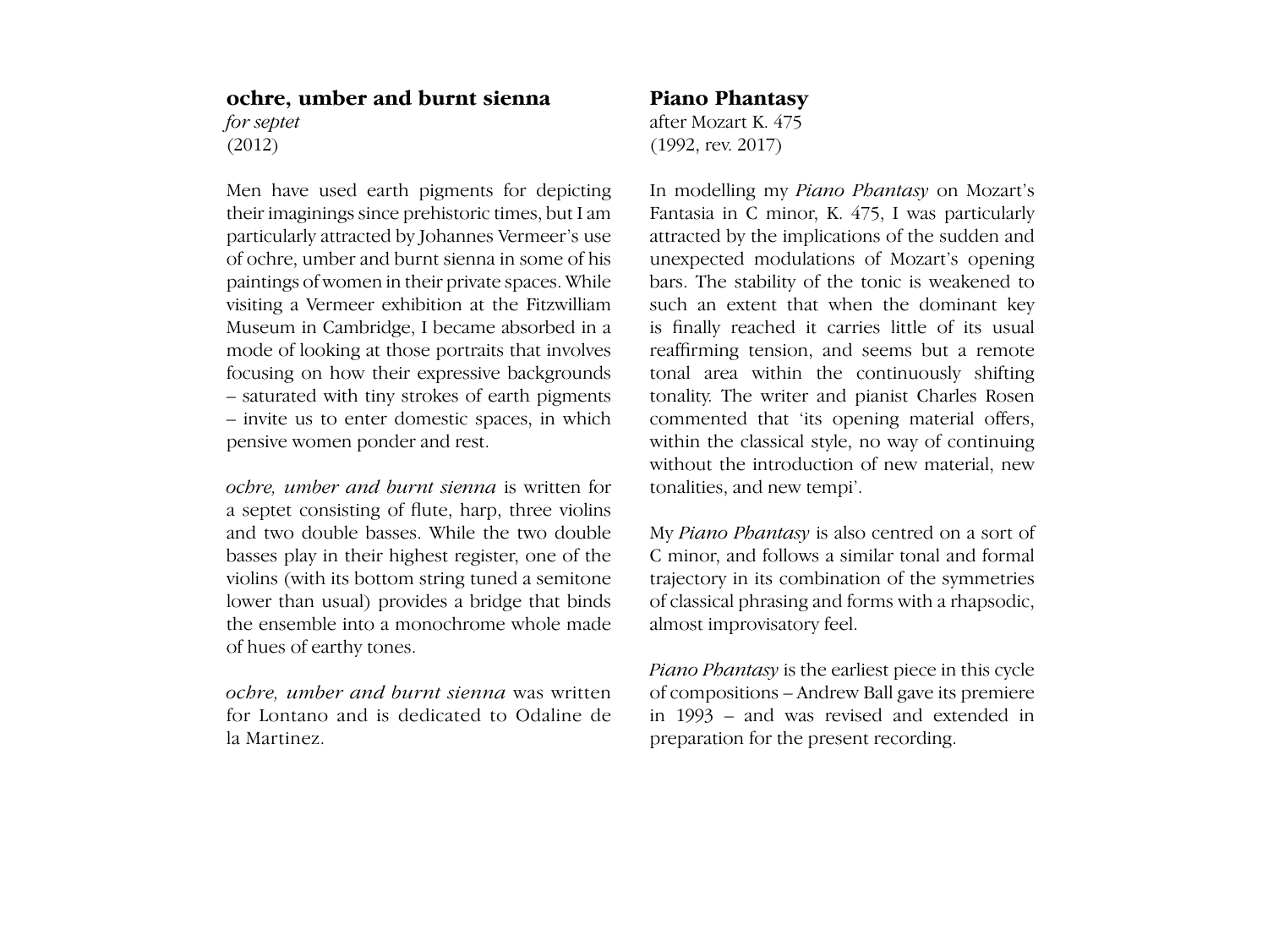## **a thousand golden bells in the breeze**

*for harp and two double basses* (2012)

This work borrows its title from an image in Sudhana's journey of spiritual realisation, as related in the final chapter of the *Avatamsaka Sutra*. Midway through his pilgrimage the youth seeks a female teacher, who to those unable to understand her virtues appears to dwell in the polluted realm of lust and desire. People who can only project their own illusory world-views on her wonder why such an evidently calm, pure, profound and wise young man wishes to submit to the power of her sensuality.

As Sudhana approaches her palace, he is engulfed by the sound of a myriad golden bells rustling in the breeze. He finds her 'draped with a radiant mesh made of all kinds of precious substances, shining with an array of countless celestial jewelled ornaments'. Sudhana learns how some of her disciples have transcended passion and attained absorbing joy simply by gazing at her. For others, talking to her has been a 'gate' to the essence of sound, while many have reached ultimately liberating knowledge and tranquility by kissing and embracing her.

I first composed a version of the piece for harpsichord, in 2009; then the present version in 2012. The two works are related in the manner of a Picasso 'series', in the sense that the second is not a mere re-instrumentation but a radical reinterpretation of the detail and overall design of the original. The harpsichord piece consists of four 'gates' or sections, while the trio comprises an introduction and two 'gates'. In both versions, on entering each gate we hear a phrase evoking the chiming of an ethereal carillon, which returns at the very end of the work.

#### **de oro y sombra** *for fourteen players*

(2011)

*Two gates the silent house of Sleep adorn; Of polish'd ivory this, that of transparent horn: True visions thro' transparent horn arise; Thro' polish'd ivory pass deluding lies.*

#### *Aeneid*, trans. J. Dryden, Book 6, lines 893–6

*de oro y sombra* ['of gold and shadows'] includes pairs of flutes, horns and trumpets as well as a harp and a string sextet with three violins. It follows closely from a previous ensemble work, *surrounded by distance* (2008), where I had been drawn to exploring the indefinable yet seemingly precise manner in which musical shapes and configurations arise spontaneously in my awareness as evocative appearances and illusory continuities. But this time the use of brass sonorities, which occasionally punctuate the continuous veil of translucent chords resting on the hollow sound of a bass flute, led me to uncharted territories.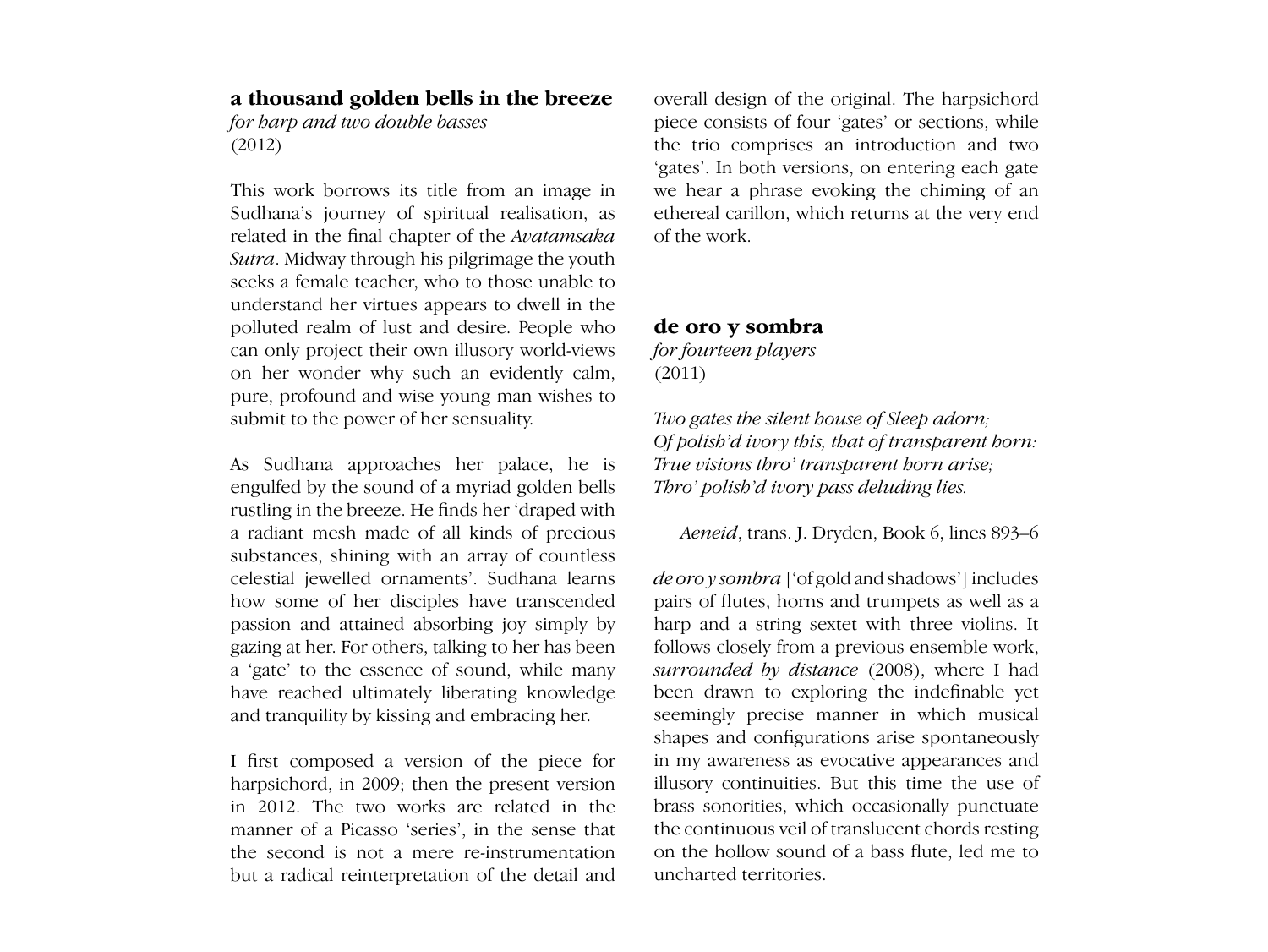While composing the piece I became attracted by the mysterious spaces depicted in some ancient Chinese landscapes that I encountered at an exhibition at the Grand Palais in Paris. Seen from a distance, one of these thin horizontal hand-scrolls – coloured in muted ochre and pale lapis lazuli – seemed like a full-scale 'tiger of gold and shadows' (to borrow a phrase from Borges) lying in a glass case. But as I approached it, instead – no longer being able to see the totality at a glance due to its extensive width – I could discern a dense web of boulders, cliffs, a stream crisscrossed by footbridges, and winding paths bounded by balustrades that emerge to later disappear into masses of thickly foliated trees. I was particularly attracted to the combination of a densely saturated foreground with extended areas of open and vast background. Though mostly without apparent hierarchies, this intricate mountain landscape is effectively punctuated by two solitary figures, which despite their minuscule size function as powerful focuses of attention: at the centre a boy carrying a basket of 'mushrooms of immortality', and at one extreme an alchemist 'standing alone on a promontory, surrounded by an ocean of clouds …'.

*de oro y sombra* consists of four sections, running continuously, entitled:

**first gate:** *of polish'd ivory this* **second gate:** *that of transparent horn* **echoes:** *thro' transparent horn arise* **shadows:** *thro' polish'd ivory pass*

The beginning of each section is marked by the return of elements from the opening bars of the piece.

*de oro y sombra* was commissioned by Birmingham Contemporary Music Group with financial assistance from Arts Council England West Midlands and the following individuals through BCMG's Sound Investment scheme: Viv and Hazel Astling, John Barnden, Amanda Cadman and Peter T Marsh, Alan S Carr, Christopher Carrier, Simon Collings, Alan Cook, Ann Copsey, Anne P Fletcher, Richard Hartree, Lord Hunt of Kings Heath, Louis Lemieux, Peter Marsh, Judith Matthews, Rosalyn and Philip Phillips, Kim and Kay Prior, Michael and Sandra Squires, Theresa and John Stewart, Nest Thomas, Janet Upward, Judith Weir, Elizabeth and Barrie Withers, and Doreen and Harry Wright. It was premiered under the baton of Oliver Knussen.

*Introduction & notes © 2019 Silvina Milstein*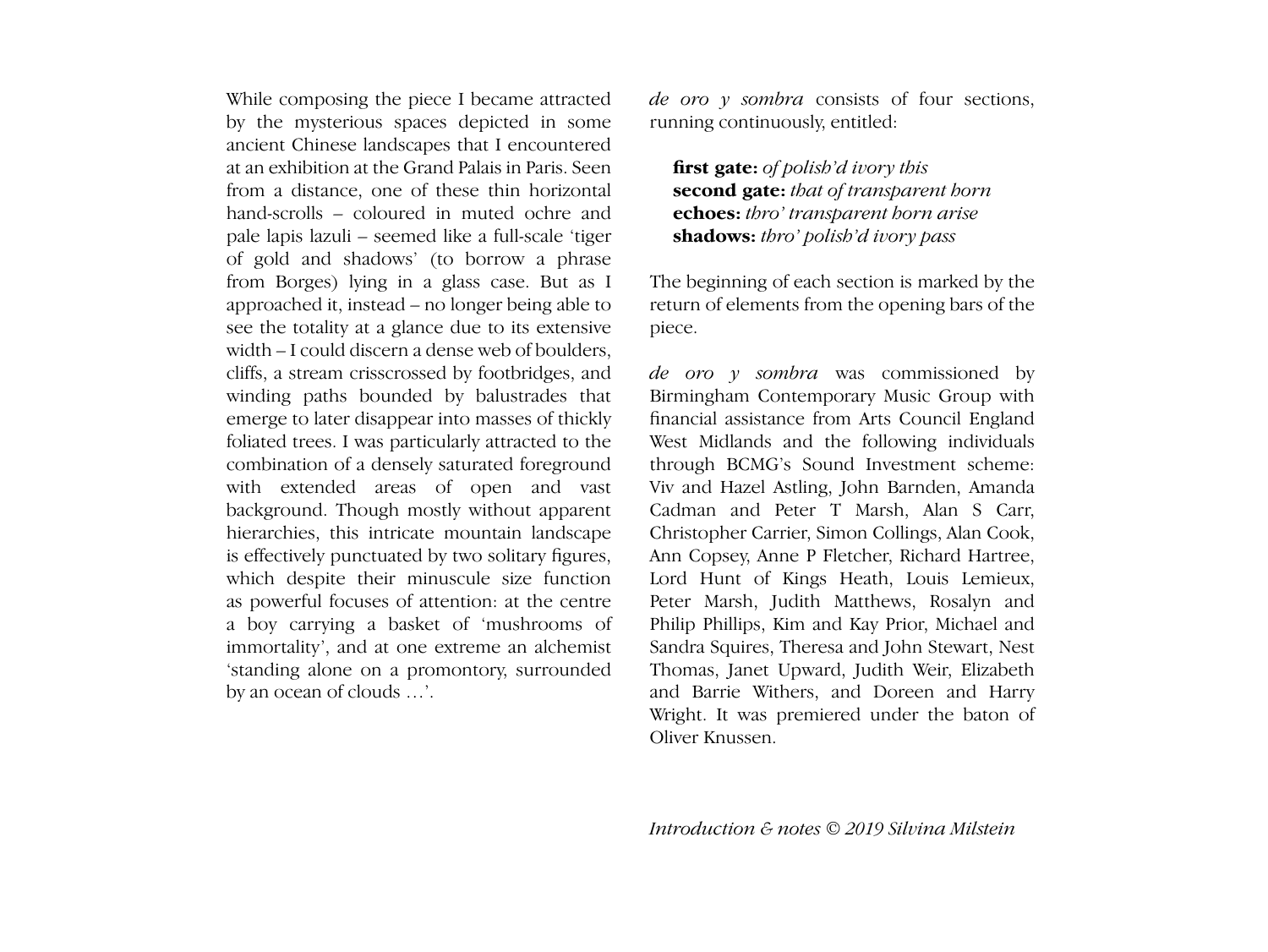## **Music and Meditation**

#### **Francesca Fremantle** The latter work heralded a concern with what In and around these works, too, Milstein began  $<sub>matile</sub>$ </sub>

A striking feature of Silvina Milstein's music is its sense of mystery – a feeling it arouses of for samily related of samily intimately of *defined* to the same time remote, as if originating among to determine the same time remote, as if originating among the stars. Her work has a meditative quality which, as she recognises, is deeply influenced by her Buddhism. the stats. Her work has a meditative quality vierture une renove, as a crigarature anong  $\mu$ , as she recognises, is deeply immunically

Schopenhauer believed that, of all the arts, music alone is capable of expressing the essence of reality: trumpets then recurring in two trios with harp Schopenhauer believed that, of all the arts, r fractal-like, its constituent parts are composed, c alone is capable of expressing the essence

The composer reveals the innermost nature of the world, and expresses the profoundest wisdom, in a language that the reasoning faculty does not understand.

He himself became interested in Buddhism, having discovered that his own philosophy was remarkably close to that of the Buddha. To put it in the simplest terms, both present the view that we do not experience reality directly, but only our subjective version of it. In Buddhist language, we are dreaming our existence as human beings. What we truly are, and what the world is in itself, remains forever beyond the reach of the mind, accessible only by meditation word is in hist, remains forever beyond the unless, perhaps, also through music.  $uncos$ , perhaps, also through music. er of the thing, accessible only by incurrently

Buddhism is a tradition, on the one hand, of exuberant and sensuous imagery, and, on the other, of meditative experiences where space, time and materiality dissolve. Silvina's music reflects both these strands: the intensely sensual and passionate, and the transparent, spacious and otherworldly. At times she may be inspired by the words of ancient texts and legends, as in a thousand golden bells in the breeze, at others by the dreamlike Buddhist–Taoist vision of the world that underlies *shan shui*. The shimmering textures of her writing for strings, harps and flutes, and the rich, glowing sonorities of horns and trumpets, create a magical world of appearances which, like life, may be called an illusion, but can also become a gateway to reality. and with the creative modes of evocative modes of  $\mathbf{r} = \mathbf{r} - \mathbf{r}$  $\mu$  musical continuity arise of  $\epsilon$  and  $\epsilon$  of  $\epsilon$ instrument with a mixed ensemble, or of  $\alpha$  mixed ensemble, or of  $\alpha$  $\frac{1}{2}$  and sensuous imagery, and, on the other,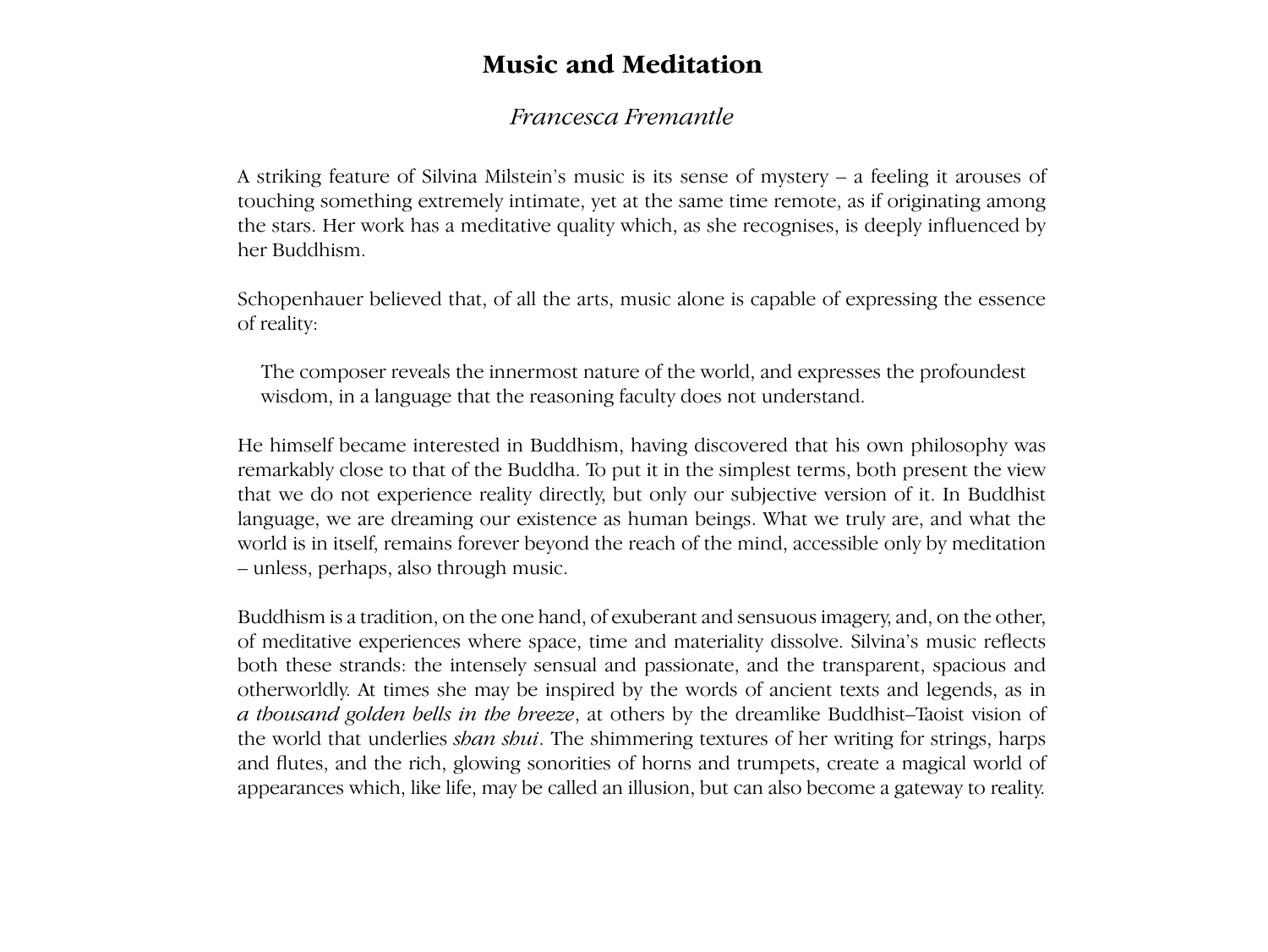plase an ought may gave my *n* to tet go mite mystery canceled also show non emistence, music into silence, thought into the unknowable. We are always, in a phrase from Rilke which maste the sherice, thought the distribution. We are aways, in a phase from time when<br>Silvina took as the title of another composition, 'surrounded by distance'. A similar evocation  $\frac{1}{2}$  particular at the  $\frac{1}{2}$  and  $\frac{1}{2}$  compositive of space, a sensation of hoating of soaring in *de oro y sombra*. It opens up a vision of a limitless, interpenetrating universe, where every part reflects and contains the whole: a vision set forth in the *Avatamsaka Sutra*, from which *a thousand golden bells in the breeze* draws its imagery.  $\frac{1}{1}$  c  $\frac{1}{2}$  c the sudden and  $\frac{1}{2}$  summarized by  $\frac{1}{2}$  sudden and  $\frac{1}{2}$ of space, a sensation of floating or soaring in a realm of infinity and timelessness is present in is finally reached its usual carriers in the its usual carriers in the its usual carriers in the its usual carriers in the intervals of  $\alpha$ To pass through that gateway is to let go into mystery: existence dissolves into non-existence,

Pierre Boulez observed that creativity is a form of generosity. We might even say it is an act Pierre Boulez observed that creativity is a form of generosity. We might even say it is an act<br>of love (both passion and compassion), which is the essence of meditation. For meditation, properly understood, is a state of complete openness suffused with love: the very same state from which creativity arises, simultaneously within us and beyond us. It is the source not only complete the work of art, united in the experience of a world transcending time and place. It is such a world that Silvina Milstein's music invites us to enter. and two double bases is two double bases of two double the two double the two double the two double the two double the two double the two double the two double the two double the two double the two double the two double th of the creative act of the composer, but also that of the performers and listeners, who together My *Piano Phantasy* is also centred on a sort of

#### lower than usual) provides a bridge that binds *© 2019 Francesca Fremantle*  $\approx$  2017 Trancesca Fremanne

.<br>*A renowned scholar of Sanskrit and Tibetan tantra, Francesca Fremantle is the author of* Luminous *baning and bonated on the first English mandat* baving collaborated on the first English translation of that text in 1975. *Pianosca Pichantas* is the advisor of Edminitian Emptiness: Understanding the Tibetan Book of the Dead *(Shambhala Publications, 2001), as well as*<br>having as llaborated on the first Fuglish translation of that tort in 1975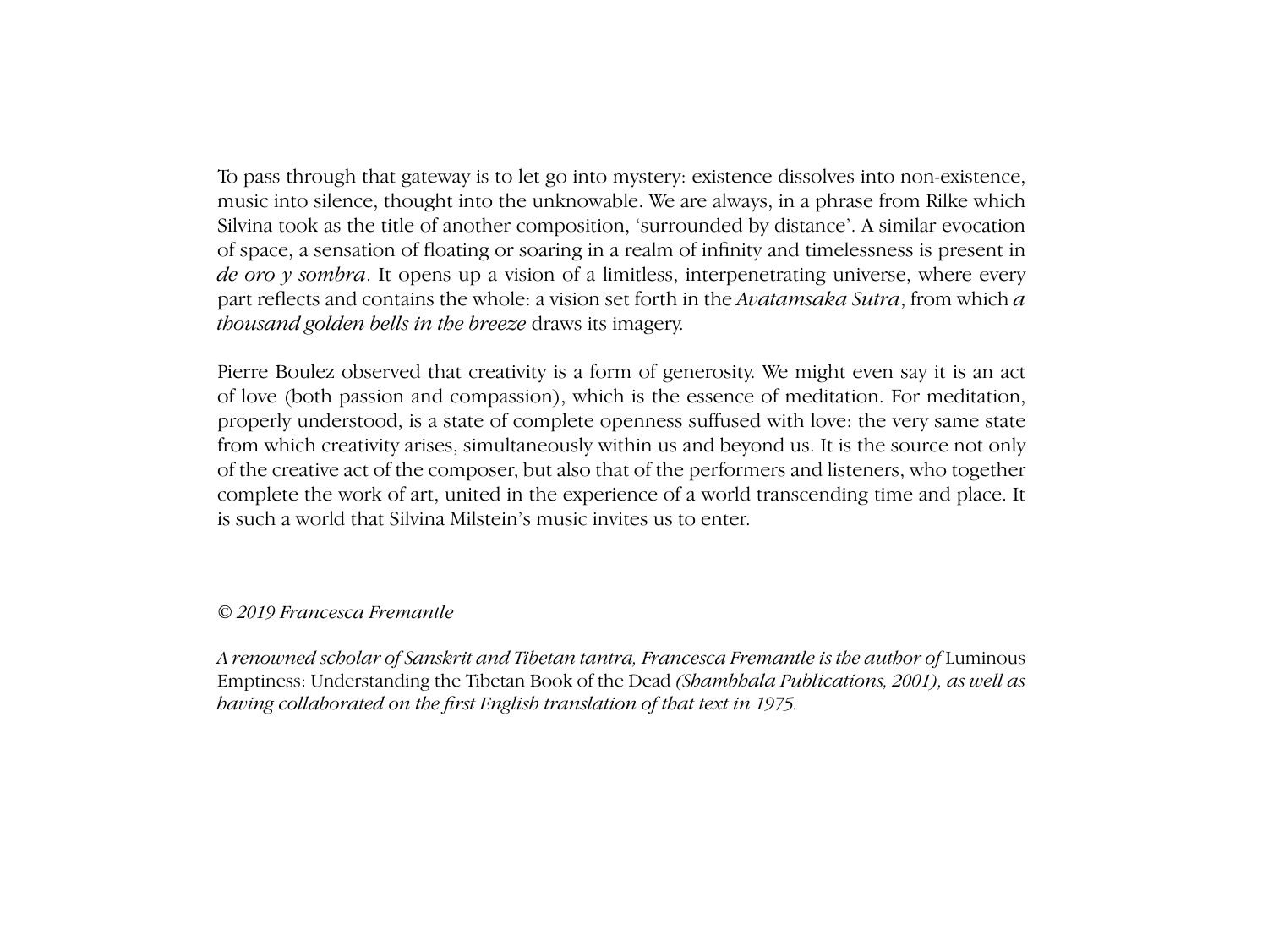Since its foundation in 1976, **Lontano** has been recognised as one of the UK's most exciting and versatile exponents of twentieth- and twenty-first-century music. Lontano's work includes themed seasons in London, opera and music theatre productions, concerts and tours throughout the UK and abroad, and regular recordings on its own LORELT label, as well as workshops and educational projects. Lontano also records for numerous other labels including Albany Records, Summit (USA), Da Capo (Denmark), Metier Records and Retrospect Opera (UK). The ensemble is internationally renowned, and its tours have taken it to many countries in Europe as well as both North and South America.

Cuban American composer and conductor **Odaline de la Martinez** pursues a demanding between the state most entiting to the substitution personal commutation of twentieth- and and successful career composing (particularly opera), conducting (in repertoire from Mozart and symphonies to the latest contemporary music), neerts and tours and recording CDs – often with LORELT **h** regular (Lontano Records), which she founded in 1992. s well as Martinez studied at Tulane University (USA), ional projects. Lontano at the Royal Academy of Music – where she founded her ensemble Lontano in 1976 – and at the University of Surrey. With Lontano she has travelled the whole world. **of gold and shadows, Volume 1**

Martinez was the first woman in history to conduct a BBC Prom at the Royal Albert Hall, London. She has received numerous awards including a Marshall Scholarship from the British Government, a Guggenheim Fellowship Ernah Sovernment, a suggerment renowing (USA), and the Villa-Lobos Medal from the Brazilian Government. In 2017 Martinez was the recipient of a Lifetime Achievement Award from the University of Summary the University of Surrey. for harp and two double bases of two double bases of two double bases of two double bases of two double bases

Odaline de la Martinez is in demand throughout *Total playing time 72:28* the world both as an orchestra and opera conductor and with her ensemble Lontano. She has recorded over 40 CDs for LORELT, her own record label, as well as for Summit, BMI and Albany Records in the USA, Chandos, Metier, Retrospect and Conifer Classics in the UK, and Da Capo in Denmark. As a musician she has acquired a remarkable reputation for her versatile and eclectic vision, and supreme ability to work with others to make that vision a reality.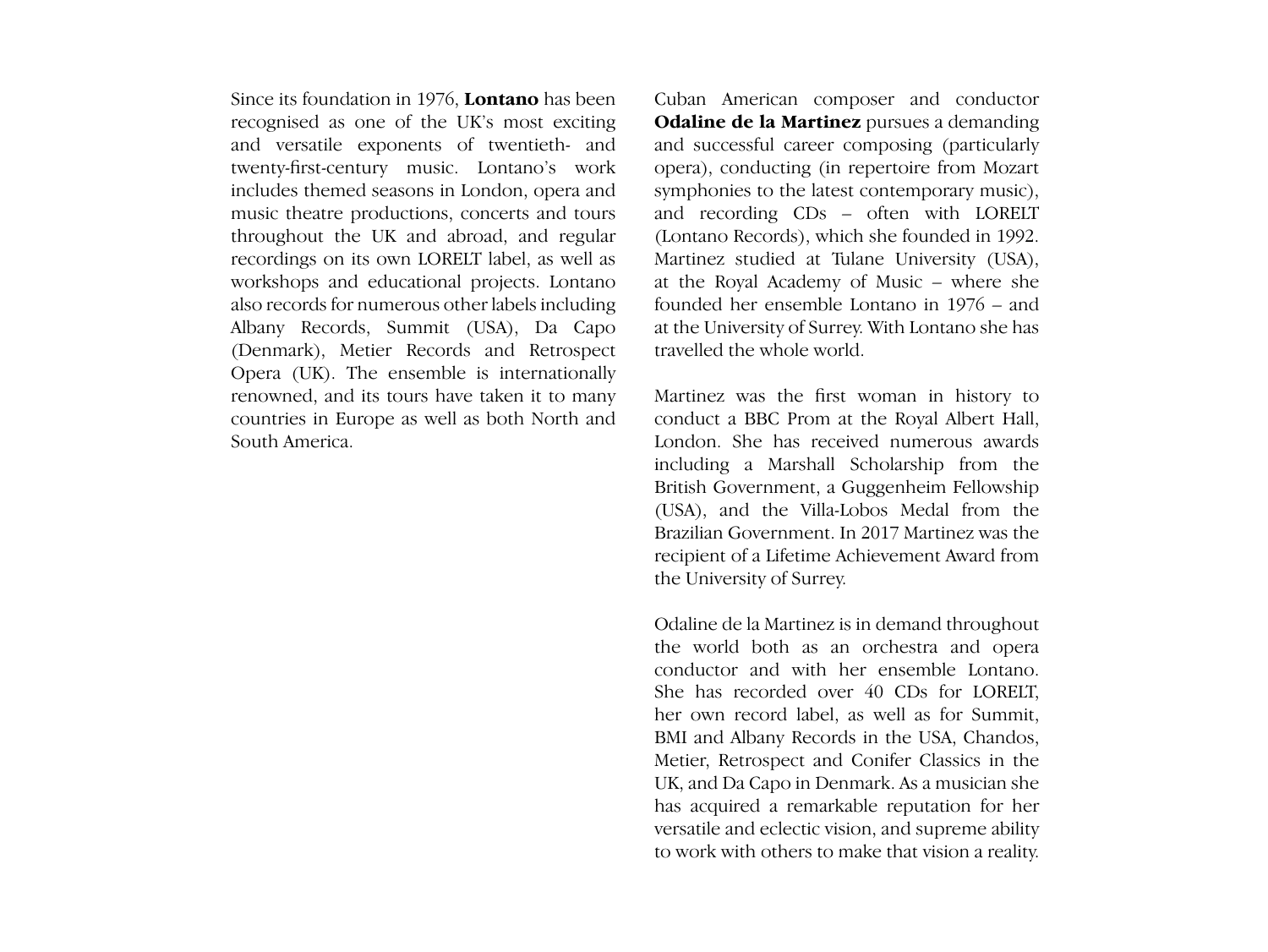and graduating with first class honours. He Fiona won numerous prizes there. Since that time he has gained increasing recognition for his work as soloist, accompanist and ensemble player in a wide range of styles. He has performed at the BBC Proms and all the main London venues, throughout the UK and Europe, and in the USA and the Caribbean. **Dominic Saunders** read music at York University, winning the Wilfrid Mellers Prize then attended the Royal Academy of Music in London on the Lloyds Bank Scholarship, and

Dominic was a founder member of Jane's Minstrels, the instrumental ensemble created. ensembles including Lontano, Endymion and the London Sinfonietta. Contemporary music the London Sinfonietta. Contemporary music is a special priority and he has premiered the works of numerous composers. Recordings for commercial release have included a disc of chamber music by the Scottish composer Eddie McGuire (Delphian Records), which was selected as an 'Editor's Choice' in *Gramophone* magazine. by the singer Jane Manning. He is pianist with Icebreaker, and has appeared with other leading

**nders** read music at York Born in London, **Helen Tunstall** studied at the music with all the major London orchestras and ensembles. She is also a top London studio player recording classical, contemporary, film, TV and commercial music. Royal College of Music with Marisa Robles and Fiona Hibbert. She is principal harpist of the London Sinfonietta and leads a busy freelance career playing solo, chamber and orchestral

> Helen Tunstall is a professor at both the Royal Academy of Music and Guildhall School of Music Academy of Music and Guildhall School of Music<br>& Drama, and is dedicated to the promotion of contemporary music through her work with Lontano, Endymion, the London Sinfonietta and other groups. Besides the two trios by Silvina Milstein for LORELT, her recent recordings of contemporary work include pieces by Richard Baker (*Risveglio* for solo harp), Alison Balsom<br>(*Paris*) and Greta Bradman (*My Hero*). (*Paris*) and Greta Bradman ( $My$  *Hero*).